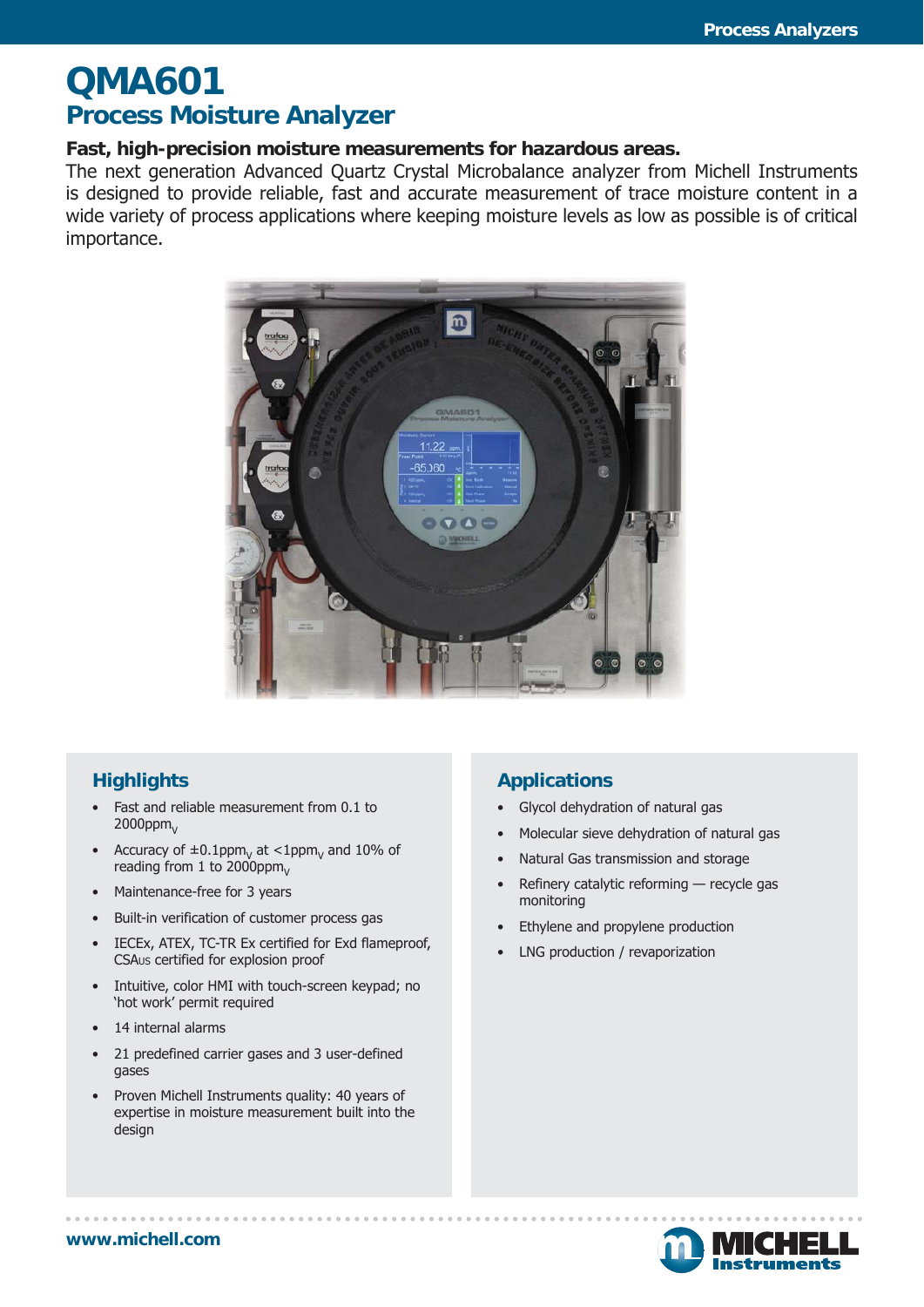

### **40 Years of Experience with Moisture Measurement**

The control of moisture is critical for the operational safety and efficiency of the plant equipment in upstream through to downstream processes. We at Michell Instruments have been developing expert moisture-sensing instruments and systems for 40 years. Over this time, we have developed the world's largest range of moisture and hydrocarbon dew-point analyzers for the oil, natural gas, refining and power industries. We have gained extensive knowledge of applications in these industries, with thousands of installations in sites across the globe.

# **Introducing the QMA601 Process Moisture Analyzer**

### **Precision Measurement**

- $\bullet$  High accuracy with lower detection limit of 0.1 ppm.
- Wide range of  $0.1$  to 2000ppm.
- Sensitivity of  $0.01$ ppm.

The QMA601 is the result of Michell Instruments' continuous effort to improve Quartz Crystal Microbalance technology. The new analyzer utilizes a new generation of precision crystal oscillators guaranteeing a highly accurate measurement which is completely insensitive to changes in background gas composition.

While other moisture technologies are being stretched at sub-ppm trace moisture levels, the new QMA601 can offer reliability, simplicity and greatly reduced cost of ownership from trusted and proven Quartz Crystal technology.

### **Reliability**

For maximum stability, all critical components of the QMA601 — the moisture generator, sensor and flow control devices — are precisely temperature controlled. This ensures that fluctuations in sample gas or environmental temperature have no influence on the measurement.

The analyzer utilizes a mass flow controller to ensure precise control of the sample and reference gas flows to  $\pm 0.1$  ml/ min. Coupled with a pressure transducer, this system ensures continued accuracy of measured and calculated parameters even during fluctuations in sample pressure.

## **Simplicity**

#### **Human Machine Interface (HMI)**

The QMA601 provides a highly intuitive, menu driven color interface, utilizing a capacitive touch-screen keypad. This powerful HMI makes control, logging and configuration of analyzer parameters very simple. The main display also incorporates real-time trend graphing and alarm indicators based on the NAMUR 102 standard. This allows operation and interrogation of the analyzer in the field with no need for a 'hot work' permit.

#### **Easy Integration into Existing Control Systems**

The QMA601 is equipped with two analog outputs, configurable for either current or voltage scaling. It also provides both Modbus RTU Protocol over RS485 and Modbus TCP for easy connection to a SCADA or other user-defined data acquisition system.

Dedicated remote application software is also available.

#### **Integrated Sampling System**

The instrument can be supplied with a high quality, in-house designed, sample conditioning system that is optimized for the application, as well as for the requirements of the analyzer.

#### **Reduced Cost of Ownership**

#### **Minimum Maintenance**

Sophisticated instruments are often complicated and require experience and special care in use, increasing cost of ownership. The QMA601 differs through its very uncomplicated approach to field service; the desiccant dryer is easy to replace via its mounting on the sampling panel. The moisture generator has an average life span of 3 years before replacement is required. The analyzer will therefore perform reliably for many years with just basic maintenance and housekeeping.

#### **Automated Verification**

The QMA601 incorporates an automatic or manual verification system that can use either the internal traceable moisture generator or an external reference supplied by the user. Carried out on the process gas flow, these periodic validation-checks of sensor performance can be initiated on demand, or automatically (at user-defined intervals and time of day), providing a verification of analyzer performance and automatically adjusting out any change. The moisture generator at the core of the system is supplied with a calibration traceable to NPL and NIST.

#### **Ease of Installation**

Available with a choice of either AC or DC powered versions.\* No barrier unit or safety earth are required, saving the user both cost and inconvenience.

\*CSAUS version 24V DC only



**www.michell.com**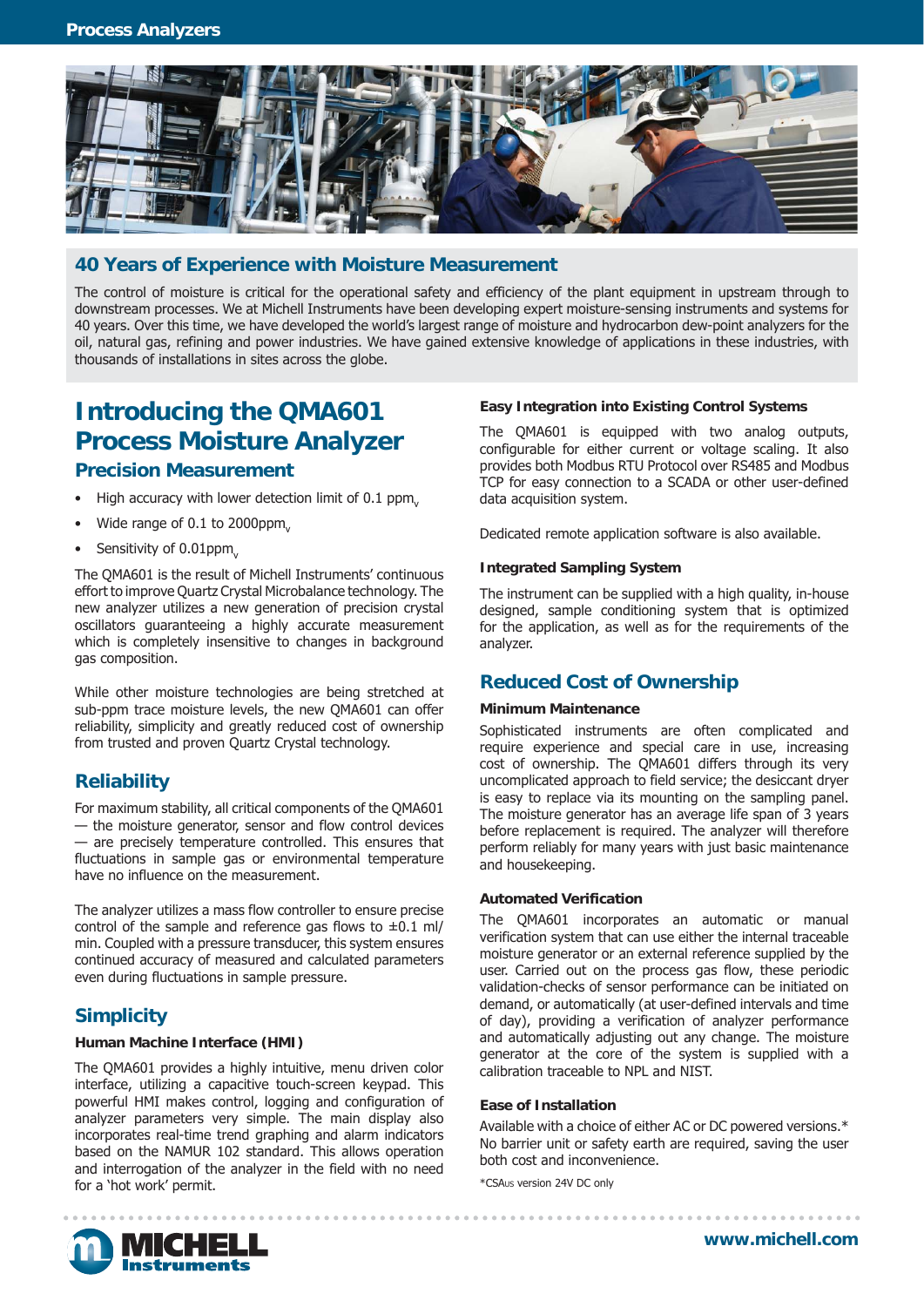## **Technology:**

## **Quartz Crystal Microbalance**

The Quartz Crystal Microbalance (QCM) technology for moisture measurement is based on monitoring the frequency modulation of a hygroscopic-coated quartz crystal with specific sensitivity to water vapor.

Bulk adsorption of water vapor onto the coated crystal causes an increase in effective mass. This change in mass modifies the oscillation frequency in a very precise and repeatable manner and the frequency change is in direct proportion to the water vapor pressure. The moisture concentration can therefore be measured as a change in the oscillation frequency, with respect to a reference crystal.

The sorption process is fully reversible with no long-term drift effect, giving a highly reliable and repeatable measurement.





The QMA601 Process Moisture Analyzer is designed to provide highly reliable, fast and accurate measurement of moisture content in a wide variety of carrier gases. Utilizing Quartz Crystal Microbalance technology, the analyzer incorporates automatic (or manual) verification using an integrated moisture generator reference source and, with its intuitive touch-screen operated color HMI, provides easy operation.

Our products are also backed up by global service and support. With locations on 6 continents and 56 countries, Michell Instruments offers an extensive network of factory trained application engineers ready to analyze your application and deliver the solution. This allows us to assure customer satisfaction throughout the product's lifetime.

If you can't find a product to fit your application contact your local Michell Instruments office, or visit our website www.michell.com/uk - we're here to help.



# **The Moisture Specialists:**

## **We have the solution for your moisture sensing needs**

With 5 proprietary moisture sensing technologies, Michell Instruments will tailor our solutions to best fit the specifics of the your application, as well as the project budget.

#### **Capacitive humidity sensors:**

For quick and easy pipeline integrity measurement in low pressure town gas.

#### **Michell Ceramic Sensor technology:**

3rd generation of metal oxide for natural gas applications at high pressure (CNG) and economical, easy gas processing applications.

#### **Chilled Mirror:**

For precise reference measurements at highest accuracy and NPL or NIST traceability.

#### **Quartz Crystal Microbalance:**

For fast, precise measurement at low ranges in changing backgrounds.

#### **TDLAS:**

For fast, precise and low maintenance measurement in both sweet and sour gases from  $1000$ ppm $_{\rm v}$  to  $1$ ppm $_{\rm v}$ .



#### **www.michell.com**